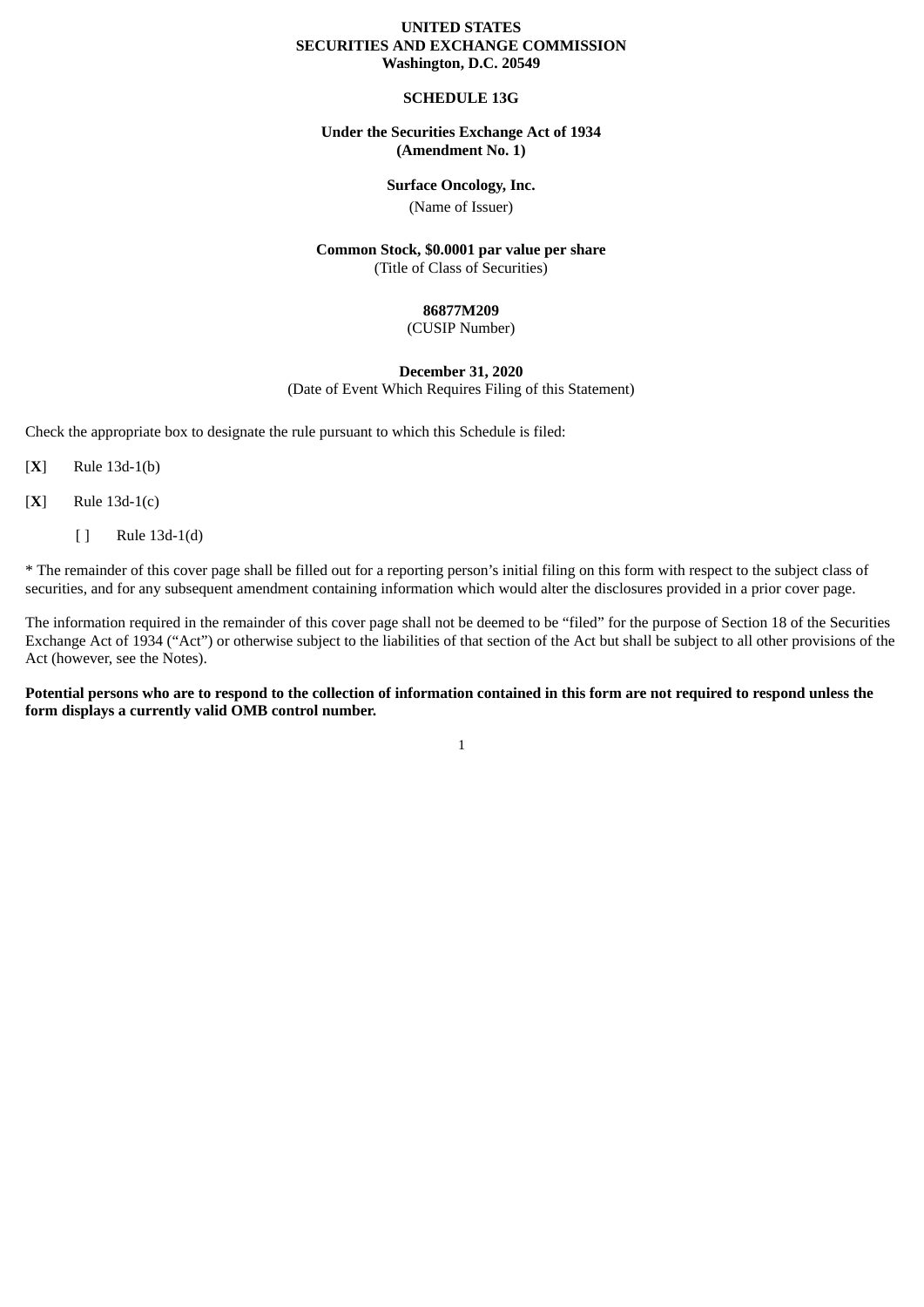1. Names of Reporting Persons.

### **EcoR1 Capital, LLC**

2. Check the Appropriate Box if a Member of a Group (See Instructions)

(a)  $\underline{X}$ 

- (b)
- 3. SEC Use Only
- 4. Citizenship or Place of Organization **Delaware**

| Number of                             | 5. Sole Voting Power -0-           |
|---------------------------------------|------------------------------------|
| <b>Shares</b><br>Beneficially         | 6. Shared Voting Power 48,558      |
| Owned by                              | 7. Sole Dispositive Power -0-      |
| <b>Each Reporting</b><br>Person With: | 8. Shared Dispositive Power 48,558 |

9. Aggregate Amount Beneficially Owned by Each Reporting Person **48,558**

10. Check if the Aggregate Amount in Row (9) Excludes Certain Shares (See Instructions) **\_\_\_\_\_\_**

- 11. Percent of Class Represented by Amount in Row (9) **0.1%**
- 12. Type of Reporting Person (See Instructions) **OO, IA**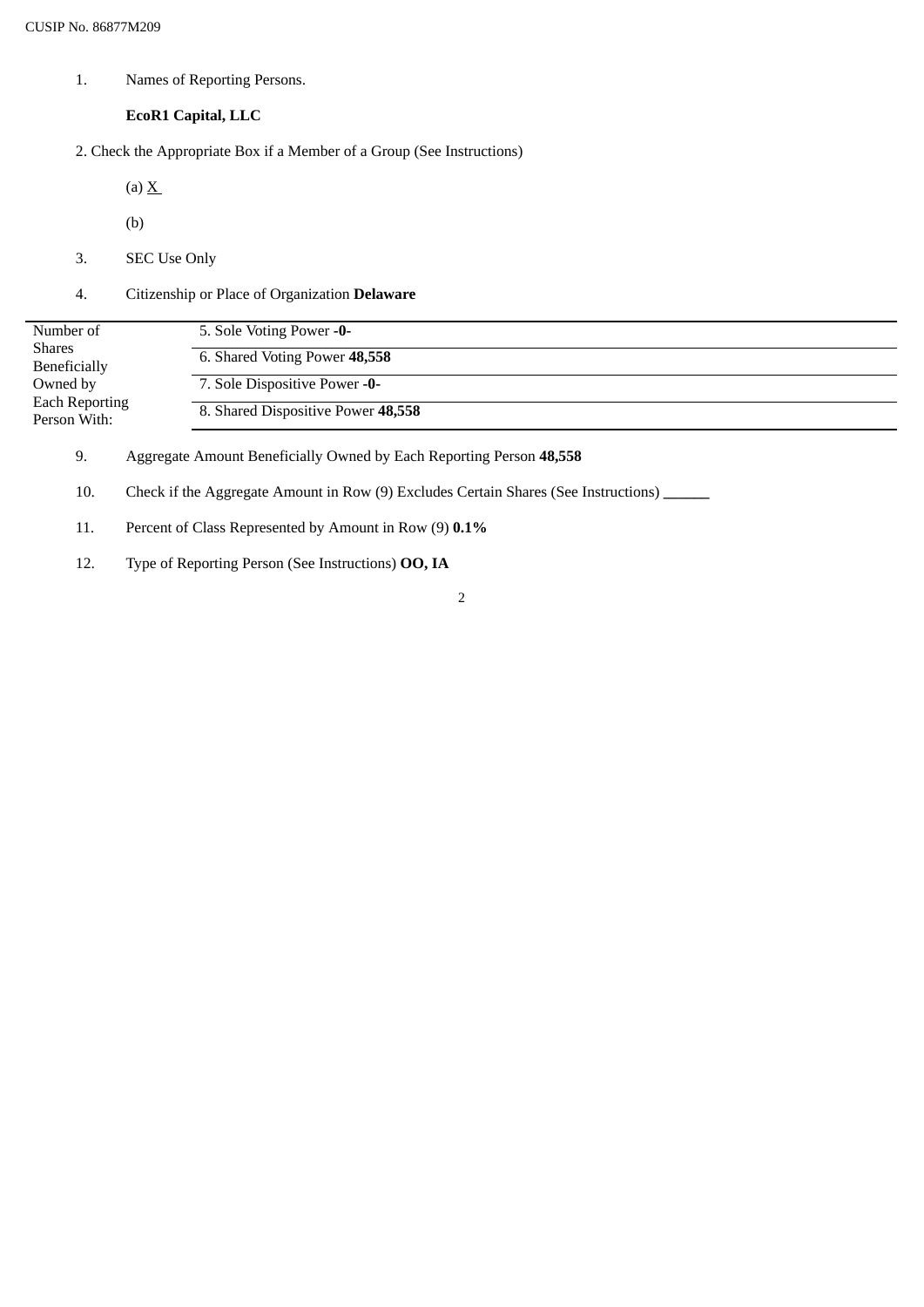1. Names of Reporting Persons.

### **Oleg Nodelman**

2. Check the Appropriate Box if a Member of a Group (See Instructions)

(a)  $\underline{X}$ 

- (b)
- 3. SEC Use Only
- 4. Citizenship or Place of Organization **United States**

| Number of                             | 5. Sole Voting Power -0-           |
|---------------------------------------|------------------------------------|
| Shares<br>Beneficially                | 6. Shared Voting Power 48,558      |
| Owned by                              | 7. Sole Dispositive Power -0-      |
| <b>Each Reporting</b><br>Person With: | 8. Shared Dispositive Power 48,558 |

9. Aggregate Amount Beneficially Owned by Each Reporting Person **48,558**

10. Check if the Aggregate Amount in Row (9) Excludes Certain Shares (See Instructions) **\_\_\_\_\_\_**

- 11. Percent of Class Represented by Amount in Row (9) **0.1%**
- 12. Type of Reporting Person (See Instructions) **IN, HC**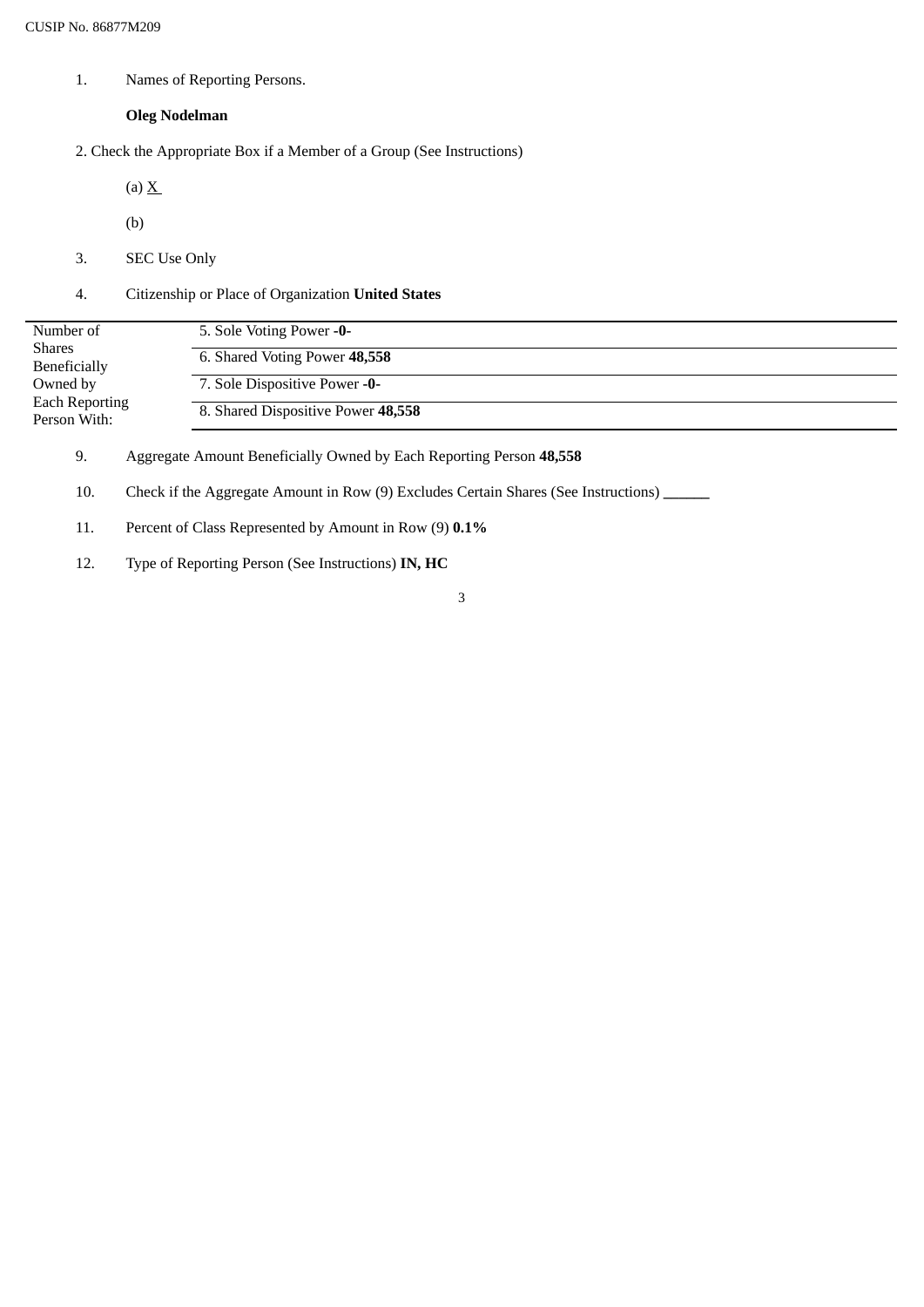1. Names of Reporting Persons.

### **EcoR1 Capital Fund Qualified, L.P.**

- 2. Check the Appropriate Box if a Member of a Group (See Instructions)
	- (a) \_\_\_\_\_\_
	- (b) \_\_\_\_\_\_
- 3. SEC Use Only

### 4. Citizenship or Place of Organization **Delaware**

| Number of<br>Shares               | 5. Sole Voting Power -0-           |
|-----------------------------------|------------------------------------|
|                                   |                                    |
| <b>Beneficially</b>               | 6. Shared Voting Power 40,973      |
| Owned by<br><b>Each Reporting</b> | 7. Sole Dispositive Power -0-      |
| Person With:                      | 8. Shared Dispositive Power 40,973 |

- 9. Aggregate Amount Beneficially Owned by Each Reporting Person **40,973**
- 10. Check if the Aggregate Amount in Row (9) Excludes Certain Shares (See Instructions) **\_\_\_\_\_\_**
- 11. Percent of Class Represented by Amount in Row (9) **0.1%**
- 12. Type of Reporting Person (See Instructions) **PN**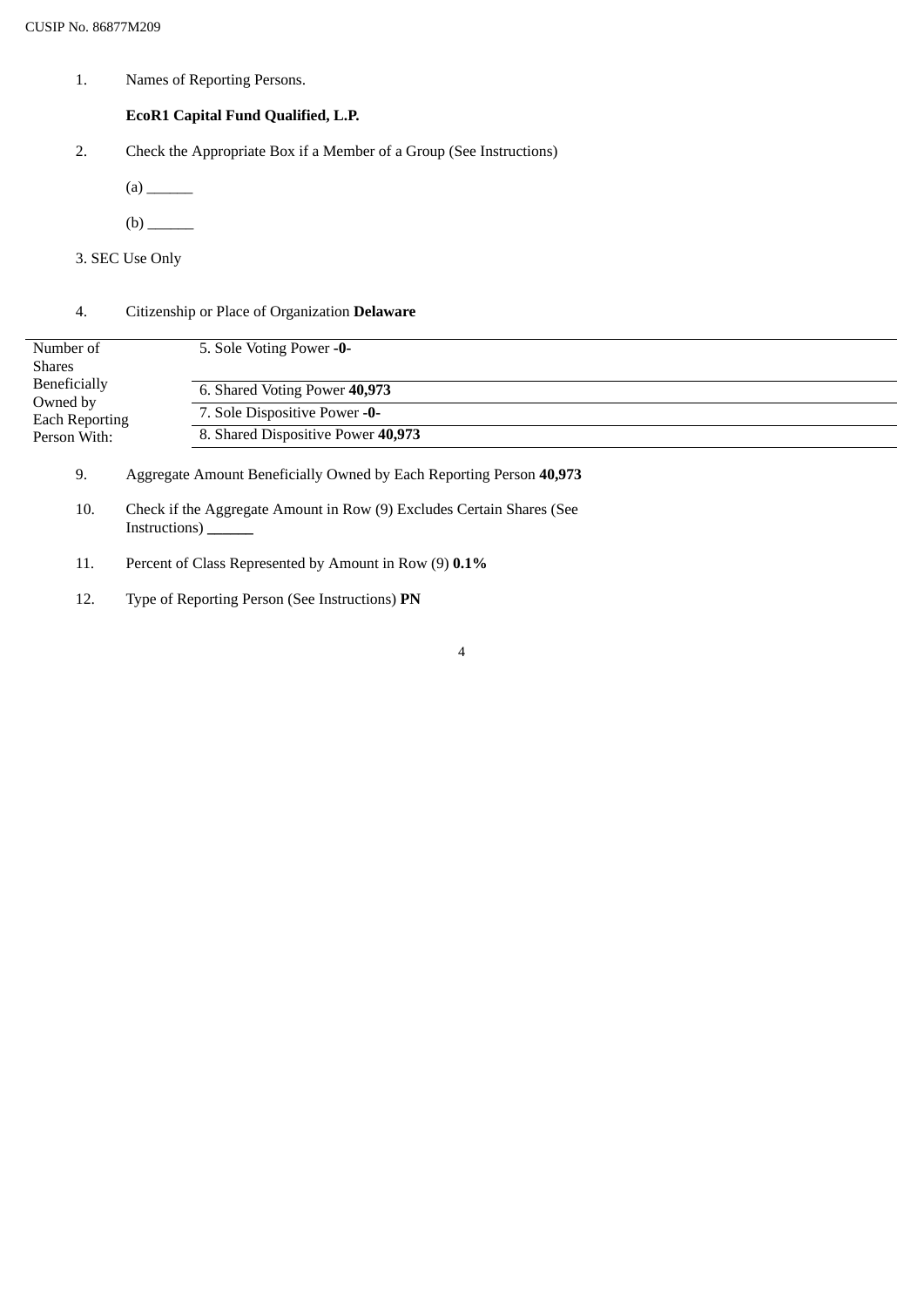| Item |     | 1.                                                                                                                                                                                                                                                                                                                                                                                                                                |
|------|-----|-----------------------------------------------------------------------------------------------------------------------------------------------------------------------------------------------------------------------------------------------------------------------------------------------------------------------------------------------------------------------------------------------------------------------------------|
|      | (a) | Name of Issuer                                                                                                                                                                                                                                                                                                                                                                                                                    |
|      |     | <b>Surface Oncology, Inc.</b>                                                                                                                                                                                                                                                                                                                                                                                                     |
|      | (b) | Address of Issuer's Principal Executive Offices                                                                                                                                                                                                                                                                                                                                                                                   |
|      |     | 50 Hampshire Street, 8th Floor, Cambridge, MA 02139                                                                                                                                                                                                                                                                                                                                                                               |
| Item |     | 2.                                                                                                                                                                                                                                                                                                                                                                                                                                |
|      | (a) | The names of the persons filing this statement are:                                                                                                                                                                                                                                                                                                                                                                               |
|      |     | EcoR1 Capital Fund Qualified, L.P. ("Qualified Fund"); EcoR1 Capital, LLC ("EcoR1") and Oleg Nodelman<br>("Nodelman") (collectively, the "Filers").                                                                                                                                                                                                                                                                               |
|      |     | Qualified Fund is filing this statement jointly with the other Filers, but not as a member of a group and it expressly<br>disclaims membership in a group. In addition, filing this Schedule 13G on behalf of Qualified Fund should not be<br>construed as an admission that it is, and it disclaims that it is, a beneficial owner, as defined in Rule 13d-3 under the<br>Act, of any of the Stock covered by this Schedule 13G. |
|      |     | Each Filer also disclaims beneficial ownership of the Stock except to the extent of that person's pecuniary interest<br>therein.                                                                                                                                                                                                                                                                                                  |
|      | (b) | The principal business office of the Filers is located at:                                                                                                                                                                                                                                                                                                                                                                        |
|      |     | 357 Tehama Street #3, San Francisco, CA 94103                                                                                                                                                                                                                                                                                                                                                                                     |
|      | (c) | For citizenship of Filers, see Item 4 of the cover sheet for each Filer.                                                                                                                                                                                                                                                                                                                                                          |

- (d) This statement relates to the Issuer's shares of **Common Stock, \$0.0001 par value per share** (the "Stock").
- (e) The CUSIP number of the Issuer is: **86877M209**.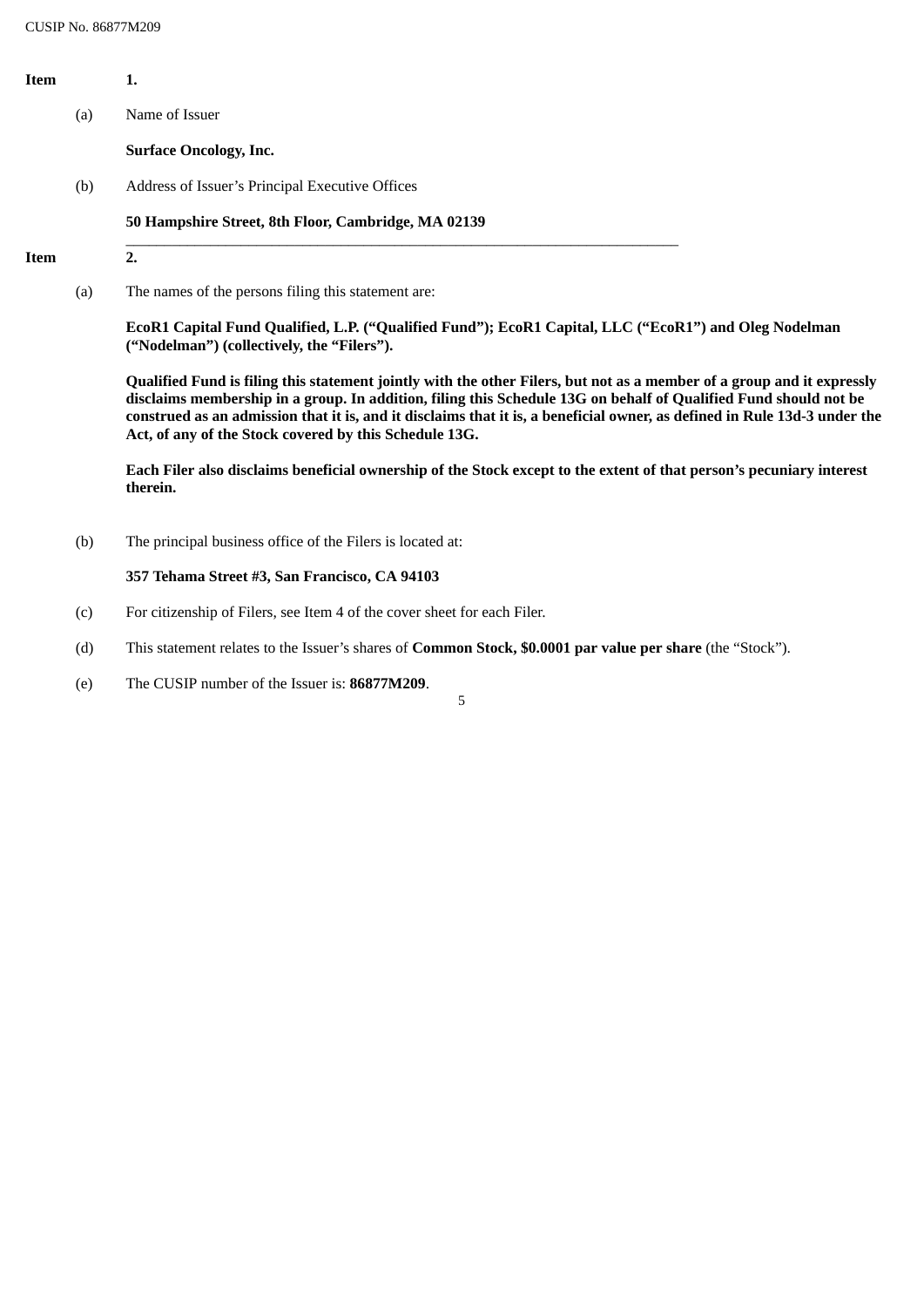CUSIP No. 86877M209

Item 3. If this statement is filed pursuant to rule 240.13d-1(b) or 240.13d-2(b) or (c), check whether the person filing is a: (a) [ ] Broker or dealer registered under section 15 of the Act (15 U.S.C. 78o). (b)  $[$   $]$  Bank as defined in section 3(a)(6) of the Act (15 U.S.C. 78c). (c) [ ] Insurance company as defined in section 3(a)(19) of the Act (15 U.S.C. 78c). (d) [ ] Investment company registered under section 8 of the Investment Company Act of 1940 (15 U.S.C. 80a-8). (e)  $[X]$  An investment adviser in accordance with section 240.13d-1(b)(1)(ii)(E) as to EcoR1. (f) [ ] An employee benefit plan or endowment fund in accordance with section 240.13d-1(b)(1)(ii)(F). (g)  $[X \mid A$  parent holding company or control person in accordance with 240.13d-1(b)(1)(ii)(G) as to Mr. Nodelman. (h) [ ] A savings association as defined in section 3(b) of the Federal Deposit Insurance Act (12 U.S.C. 1813).

- (i)  $\left[ \right]$  A church plan that is excluded from the definition of an investment company under section 3(c)(14) of the Investment Company Act of 1940 (15 U.S.C. 80a-3).
- (j)  $[$  ] Group, in accordance with section 240.13d-1(b)(1)(ii)(J).

# **Item 4. Ownership.**

See Items 5-9 and 11 of the cover page for each Filer.

## **Item 5. Ownership of Five Percent or Less of a Class**

If this statement is being filed to report the fact that as of the date hereof the reporting person has ceased to be the beneficial owner of more than five percent of the class of securities, check the following [**X**].

# **Item 6. Ownership of More than Five Percent on Behalf of Another Person.**

The funds managed by EcoR1, including Qualified Fund, hold the Stock for the benefit of their investors and have the right to receive or the power to direct the receipt of dividends from, or the proceeds from the sale of, the Stock.

## Item 7. Identification and Classification of the Subsidiary Which Acquired the Security Being Reported on By the Parent **Holding Company.**

Not applicable.

# **Item 8. Identification and Classification of Members of the Group.**

EcoR1 is the general partner and investment adviser of investment funds, including Qualified Fund. Mr. Nodelman is the control person of EcoR1.

# **Item 9. Notice of Dissolution of Group.**

Not applicable.

# **Item 10. Certification.**

# **Certification of EcoR1 and Mr. Nodelman:**

By signing below I certify that, to the best of my knowledge and belief, the securities referred to above were acquired and are held in the ordinary course of business and were not acquired and are not held for the purpose of or with the effect of changing or influencing the control of the issuer of the securities and were not acquired and are not held in connection with or as a participant in any transaction having that purpose or effect.

# **Certification of Qualified Fund:**

By signing below I certify that, to the best of my knowledge and belief, the securities referred to above were not acquired and are not held for the purpose of or with the effect of changing or influencing the control of the issuer of the securities and were not acquired and are not held in connection with or as a participant in any transaction having that purpose or effect.

### **SIGNATURE**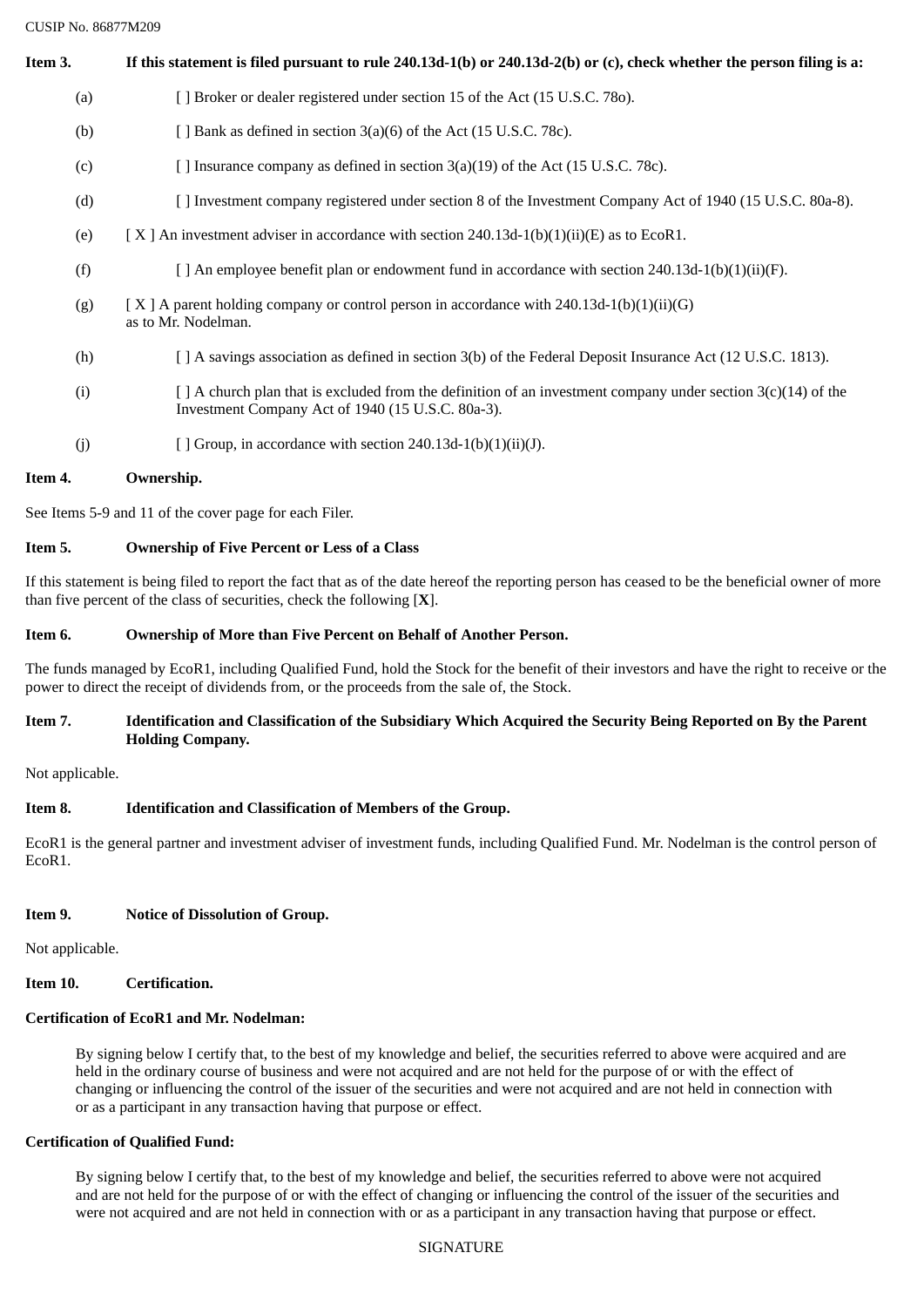After reasonable inquiry and to the best of my knowledge and belief, I certify that the information set forth in this statement is true, complete and correct.

6

Dated: February 16, 2021

## **EcoR1 CAPITAL, LLC**

By: /s/ Oleg Nodelman, Manager /s/ Oleg Nodelman

### **EcoR1 CAPITAL FUND QUALIFIED, L.P.**

By: EcoR1 Capital, LLC, General Partner

By: /s/ Oleg Nodelman, Manager